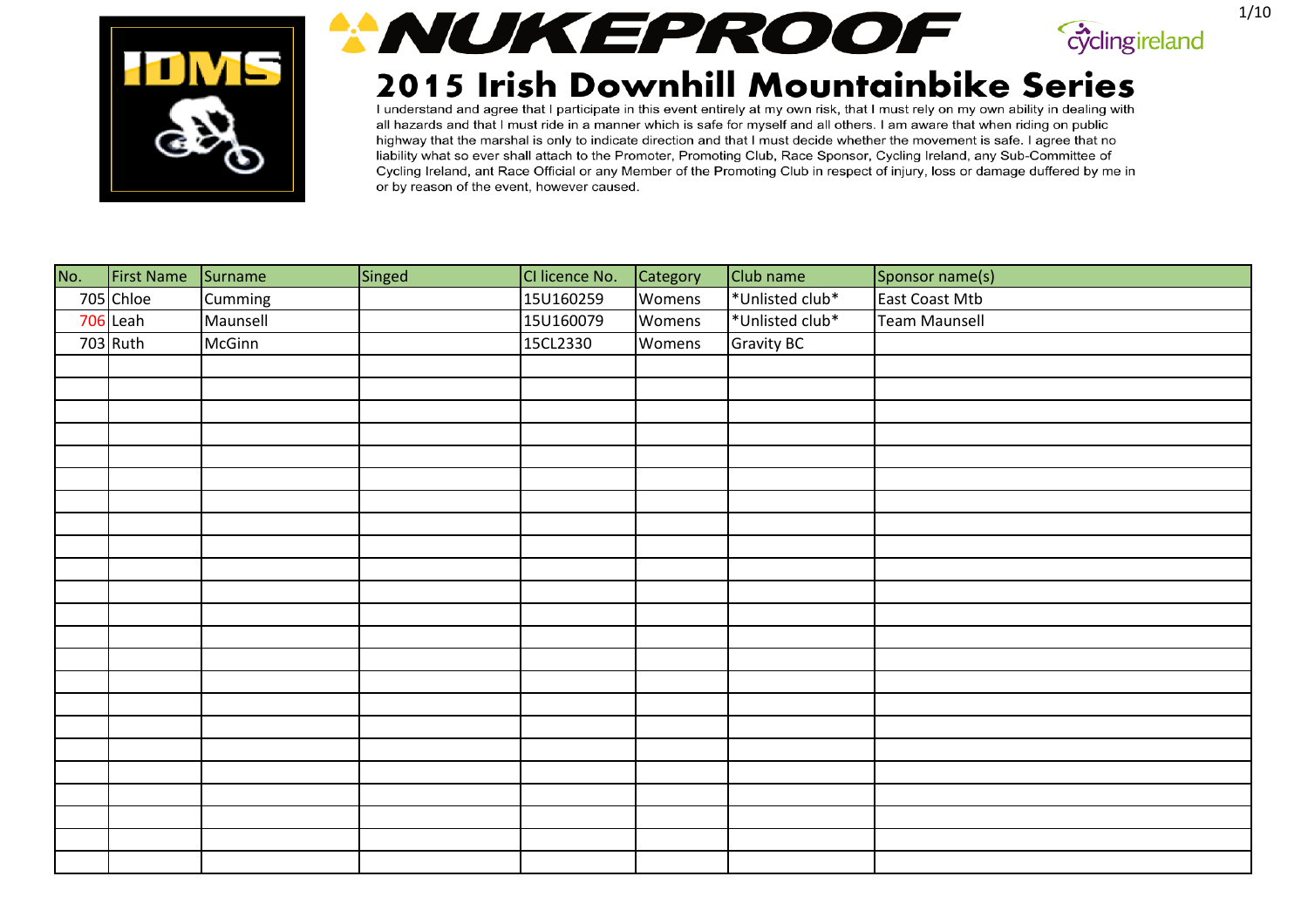





| No.          | <b>First Name</b> | Surname   | Singed | CI licence No. | Category | Club name            | Sponsor name(s)      |
|--------------|-------------------|-----------|--------|----------------|----------|----------------------|----------------------|
| 13           | Jonathan          | Maunsell  |        | 16LC0602       | Elite    | Team Ballyhoura      | <b>Team Maunsell</b> |
| 18           | <b>Brian</b>      | OSullivan |        | 15LC0840       | Elite    | Hollingsworth Cycles |                      |
| $\mathbf{1}$ | Colin             | Ross      |        | 15a40770       | Elite    | *Unattached*         | <b>Vitus Bikes</b>   |
| 6            | Michael           | Lee       |        | 15LC0778       | Elite    | *Unlisted club*      |                      |
| $\mathbf{3}$ | Joseph            | Lysaght   |        | 15lc1881       | Elite    | Crucial MTB          |                      |
| 14           | Stephen           | McCormack |        | 15lc2362       | Elite    | <b>Gravity BC</b>    | Bikeology            |
|              |                   |           |        |                |          |                      |                      |
|              |                   |           |        |                |          |                      |                      |
|              |                   |           |        |                |          |                      |                      |
|              |                   |           |        |                |          |                      |                      |
|              |                   |           |        |                |          |                      |                      |
|              |                   |           |        |                |          |                      |                      |
|              |                   |           |        |                |          |                      |                      |
|              |                   |           |        |                |          |                      |                      |
|              |                   |           |        |                |          |                      |                      |
|              |                   |           |        |                |          |                      |                      |
|              |                   |           |        |                |          |                      |                      |
|              |                   |           |        |                |          |                      |                      |
|              |                   |           |        |                |          |                      |                      |
|              |                   |           |        |                |          |                      |                      |
|              |                   |           |        |                |          |                      |                      |
|              |                   |           |        |                |          |                      |                      |
|              |                   |           |        |                |          |                      |                      |
|              |                   |           |        |                |          |                      |                      |
|              |                   |           |        |                |          |                      |                      |
|              |                   |           |        |                |          |                      |                      |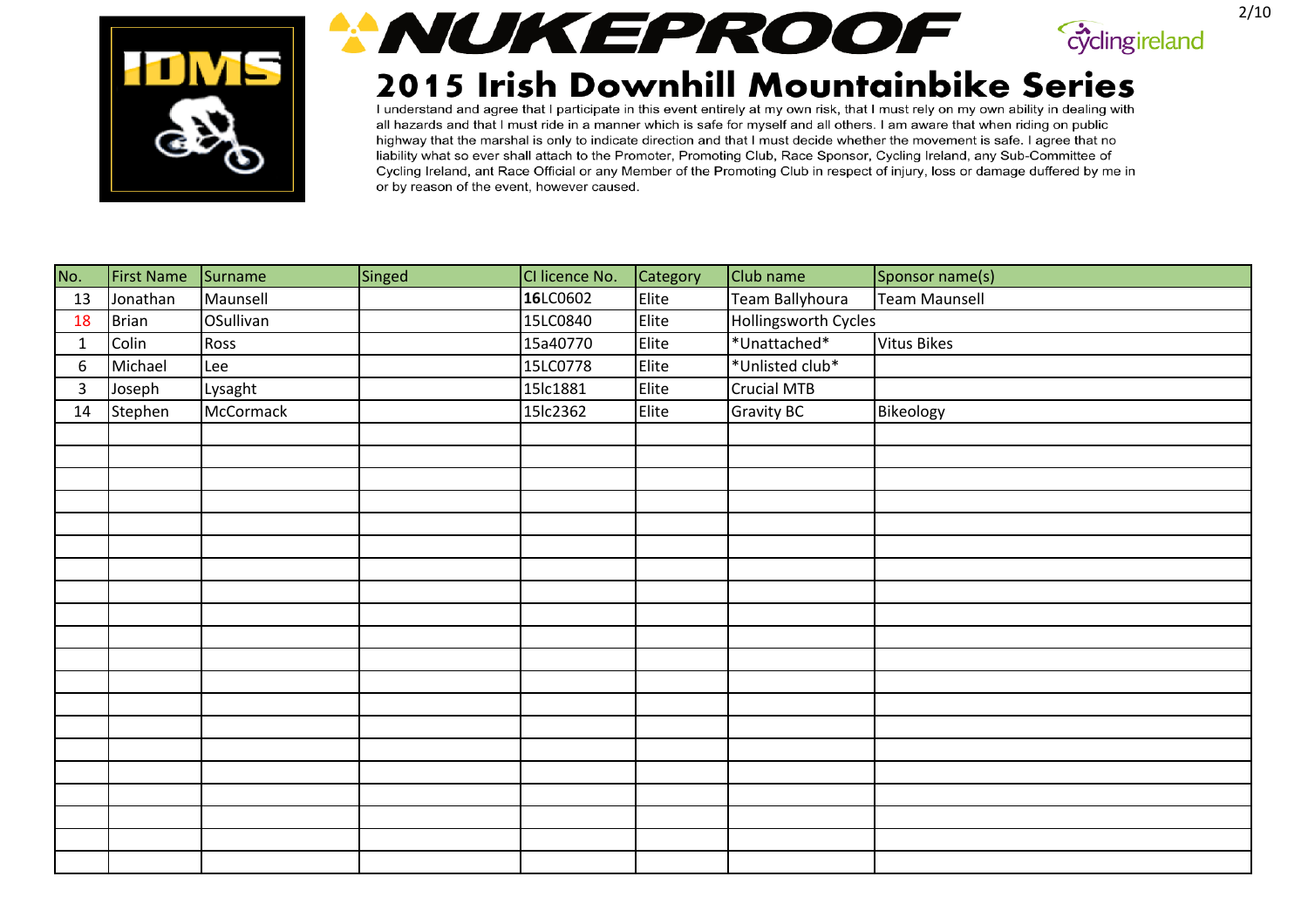





| No. | <b>First Name</b> | Surname   | Singed | CI licence No. | Category | Club name              | Sponsor name(s)             |
|-----|-------------------|-----------|--------|----------------|----------|------------------------|-----------------------------|
| 904 | Michael           | cooney    |        |                | Junior   | *Unattached*           |                             |
| 909 | Daniel            | Priestley |        | 15JR0228       | Junior   | *Unattached*           | BikingDirty.com             |
| 908 | <b>Brian</b>      | Macklin   |        |                | Junior   | Team MOCO              | Biking Dirty/ Decade Europe |
| 901 | thomas            | kilmurray |        | 15JR0220       | Junior   | Lakeside Whs Mullingar |                             |
| 916 | alan              | martin    |        | JR0242         | Junior   | *Unattached*           |                             |
| 920 | Cian              | O'Byrne   |        | 15JR0266       | Junior   | <b>Gravity BC</b>      |                             |
| 902 | Rory              | O'Kelly   |        | 15JR0158       | Junior   |                        | <b>Biking Dirty</b>         |
| 907 | Stephen           | Cullen    |        | 15JR0223       | Junior   | *Unattached*           |                             |
| 913 | eddie             | byrne     |        |                | Junior   | <b>Crucial MTB</b>     | seppies bike repair         |
| 921 | luke              | akian     |        | 15JNR0116      | Junior   | <b>Gravity BC</b>      |                             |
| 922 | Dylan             | O Connell |        | 15JR0250       | Junior   | 021racing              |                             |
| 911 | Conor             | lawless   |        |                | Junior   |                        |                             |
| 919 | Thomas            | Killen    |        |                | Junior   | Team MOCO              |                             |
| 923 | Marcus            | Barry     |        | 15JR0174       | Junior   | <b>MBCC</b>            | <b>SOLID BIKES</b>          |
|     |                   |           |        |                |          |                        |                             |
|     |                   |           |        |                |          |                        |                             |
|     |                   |           |        |                |          |                        |                             |
|     |                   |           |        |                |          |                        |                             |
|     |                   |           |        |                |          |                        |                             |
|     |                   |           |        |                |          |                        |                             |
|     |                   |           |        |                |          |                        |                             |
|     |                   |           |        |                |          |                        |                             |
|     |                   |           |        |                |          |                        |                             |
|     |                   |           |        |                |          |                        |                             |
|     |                   |           |        |                |          |                        |                             |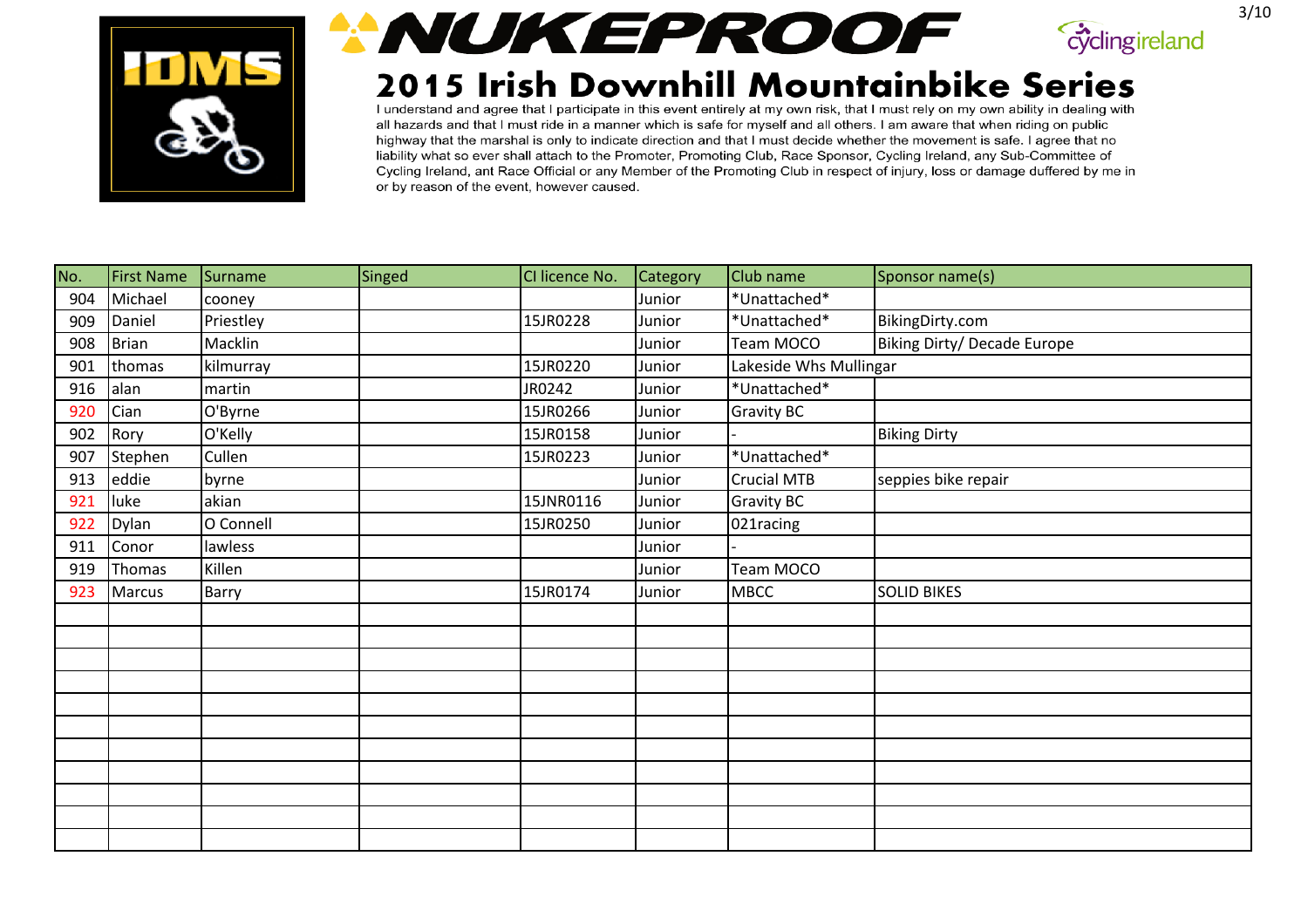





| No. | <b>First Name</b> | Surname    | Singed | CI licence No. | Category | Club name                            | Sponsor name(s)                                   |
|-----|-------------------|------------|--------|----------------|----------|--------------------------------------|---------------------------------------------------|
| 825 | Stephen           | Forrest    |        |                | Master   | 021racing                            | Kinder chocolate                                  |
| 819 | Dale              | Mcmullan   |        | 15lc1524       | Master   | <b>ChainReaction Cycle NukeProof</b> |                                                   |
| 801 | Michael           | Cowan      |        | 15LC0651       | Master   |                                      | ChainReaction Cycle ChainReactionCycles/Nukeproof |
| 821 | Mikey             | Cullen     |        | 15LC2376       | Master   | <b>Bree MTB</b>                      | Bikestore.ie/Derick davoren bike repairs/ BPI     |
| 832 | Richard           | Thornhill  |        |                | Master   | 021racing                            |                                                   |
| 829 | ken               | murphy     |        | 15lc2719       | Master   | <b>Gravity BC</b>                    |                                                   |
| 828 | Paul              | Fitzgerald |        | 15lc2149       | Master   | <b>Gravity BC</b>                    |                                                   |
| 831 | Alan              | Hickey     |        |                | Master   | <b>MBCC</b>                          |                                                   |
| 820 | brendan           | sludds     |        | 15lc2449       | Master   | <b>Bree MTB</b>                      | bikestore.ie Seppies bike repairs Brennans Bottl  |
| 802 | rob               | quinn      |        | 15LC1326       | Master   | *Unattached*                         |                                                   |
| 818 | James             | Mclaughlin |        | 15lm8450       | Master   | *Unattached*                         | bike store. ie/brennans bottling store/SBR        |
| 812 | Eamonn            | O Loughlin |        | 15LC2019       | Master   | <b>Bree MTB</b>                      |                                                   |
| 833 | David             | Walsh      |        | 15LC2803       | Master   | <b>MBCC</b>                          |                                                   |
| 834 | Conor             | McGinn     |        | 15lc2285       | Master   | <b>Gravity BC</b>                    |                                                   |
| 814 | Daniel            | Collins    |        | 15LC0005       | Master   | Limerick Mountain Biking Club        |                                                   |
| 805 | andrew            | dempsey    |        | 15LC2313       | Master   | <b>Bree MTB</b>                      |                                                   |
| 835 | Jamie             | Scott      |        |                | Master   | *Unattached*                         |                                                   |
| 836 | Graham            | Stanley    |        |                | Master   | <b>MBCC</b>                          |                                                   |
| 837 | Michal            | Metlicka   |        |                | Master   | *Unattached*                         |                                                   |
| 826 | Rory              | O'Keeffe   |        |                | Master   | 021racing                            | 021racing                                         |
| 817 | Daniel            | Cole       |        | 15LC1279       | Master   | Team MOCO                            |                                                   |
| 815 | Steven            | Jamison    |        | 15LC2342       | Master   | <b>ChainReaction Cycles</b>          |                                                   |
| 809 | <b>Barry</b>      | Langrell   |        | 15LC1423       | Master   | 021racing                            | <b>Knolly Bikes</b>                               |
| 800 | Wesley            | O Connor   |        | 15LC1819       | Master   | 021racing                            | <b>Rebel Army</b>                                 |
|     |                   |            |        |                |          |                                      |                                                   |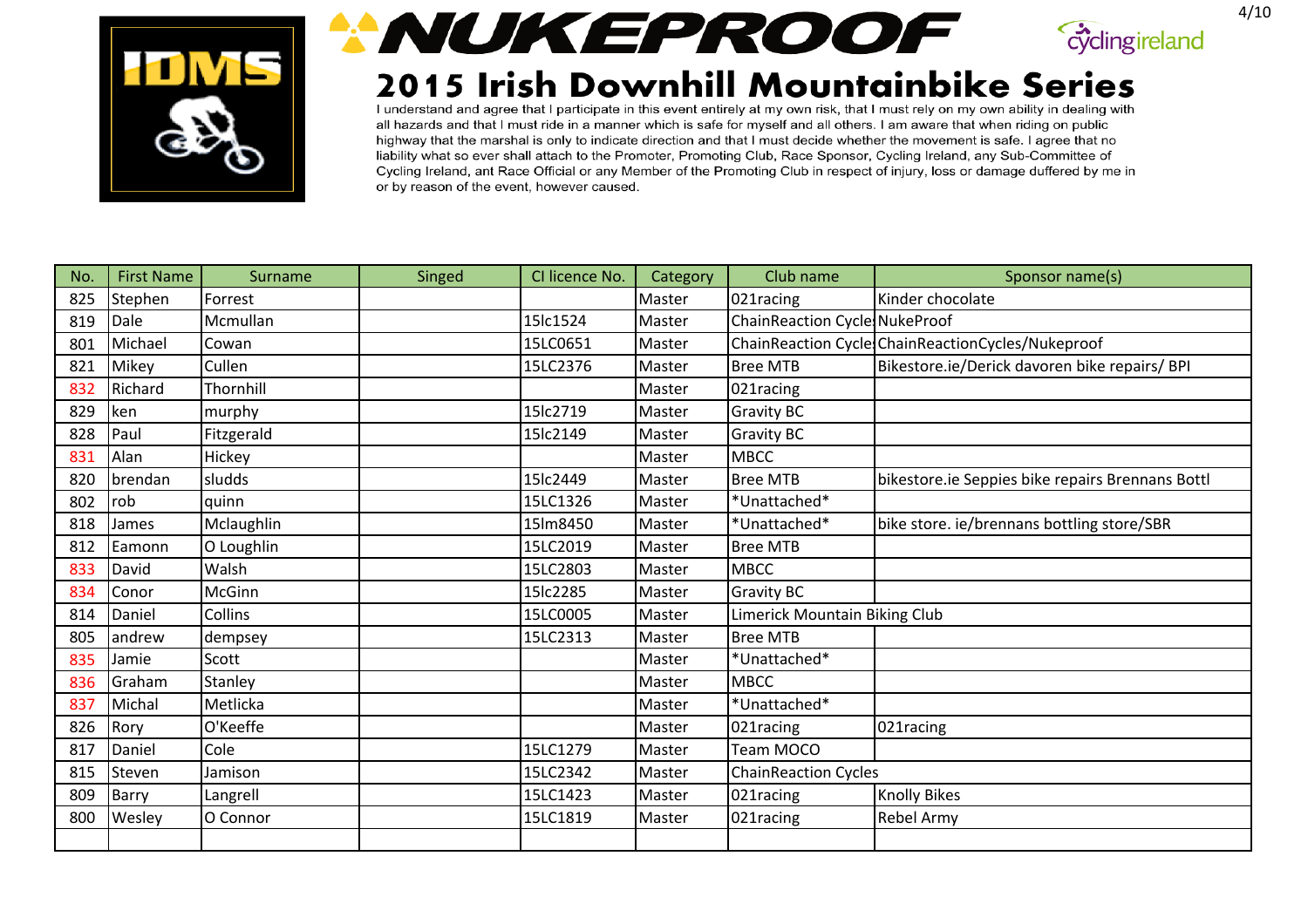





| No. | <b>First Name</b> | Surname      | Singed | CI licence No. | Category | Club name                    | Sponsor name(s)                                  |
|-----|-------------------|--------------|--------|----------------|----------|------------------------------|--------------------------------------------------|
| 611 | Kevin             | Brannigan    |        | 15lc2077       | Senior   | <b>Crucial MTB</b>           | Bikestore.ie/brennans bottling                   |
| 612 | David             | Fox          |        |                | Senior   | *Unattached*                 | Bikestore.ie/Derick davoren bike repairs/ BPI    |
| 626 | Keelim            | Ryan         |        | 15lc1340       | Senior   | Wolftrap Cycling Clu Velo.ie |                                                  |
| 627 | Dan               | <b>Byrne</b> |        | 15LC2892       | Senior   | <b>Bree MTB</b>              |                                                  |
| 624 | Diarmuid          | McNamara     |        | 15lc2401       | Senior   | Team Ballyhoura              |                                                  |
| 603 | Aymen             | McGonigle    |        | 15A41250       | Senior   | *Unattached*                 |                                                  |
| 621 | scott             | marshall     |        | 15LC2459       | Senior   | <b>Gravity BC</b>            | bikestore.ie Seppies bike repairs Brennans Bottl |
| 628 | Hugh              | Desmond      |        | 15LM1428       | Senior   | <b>MBCC</b>                  |                                                  |
| 601 | Craig             | Ryan         |        | 15LC1886       | Senior   | <b>Bree MTB</b>              |                                                  |
| 602 | Martin            | Mullan       |        | 15LC0993       | Senior   | Team MOCO                    |                                                  |
| 629 | Daniel            | Kedney       |        | 15LC1522       | Senior   | <b>Crucial MTB</b>           | Kinsale OEC                                      |
| 600 | victor            | bell         |        | 15lc1186       | Senior   | Team MOCO                    |                                                  |
| 630 | Ryan              | Fitzpatrick  |        |                | Senior   | *Unattached*                 |                                                  |
| 631 | Conor             | Scully       |        |                | Senior   | <b>MBCC</b>                  |                                                  |
| 622 | Paul              | Lenihan      |        |                | Senior   | *Unattached*                 |                                                  |
| 632 | roy               | kenny        |        |                | Senior   |                              |                                                  |
| 604 | philip            | snell        |        |                | Senior   |                              |                                                  |
| 607 | Andrew            | Watson       |        |                | Senior   |                              |                                                  |
| 615 | <b>Jeff</b>       | Bickerstaff  |        | 15LC1252       | Senior   | Team MOCO                    |                                                  |
| 613 | Kevin             | Manning      |        | 15LC2319       | Senior   | <b>Crucial MTB</b>           |                                                  |
|     |                   |              |        |                |          |                              |                                                  |
|     |                   |              |        |                |          |                              |                                                  |
|     |                   |              |        |                |          |                              |                                                  |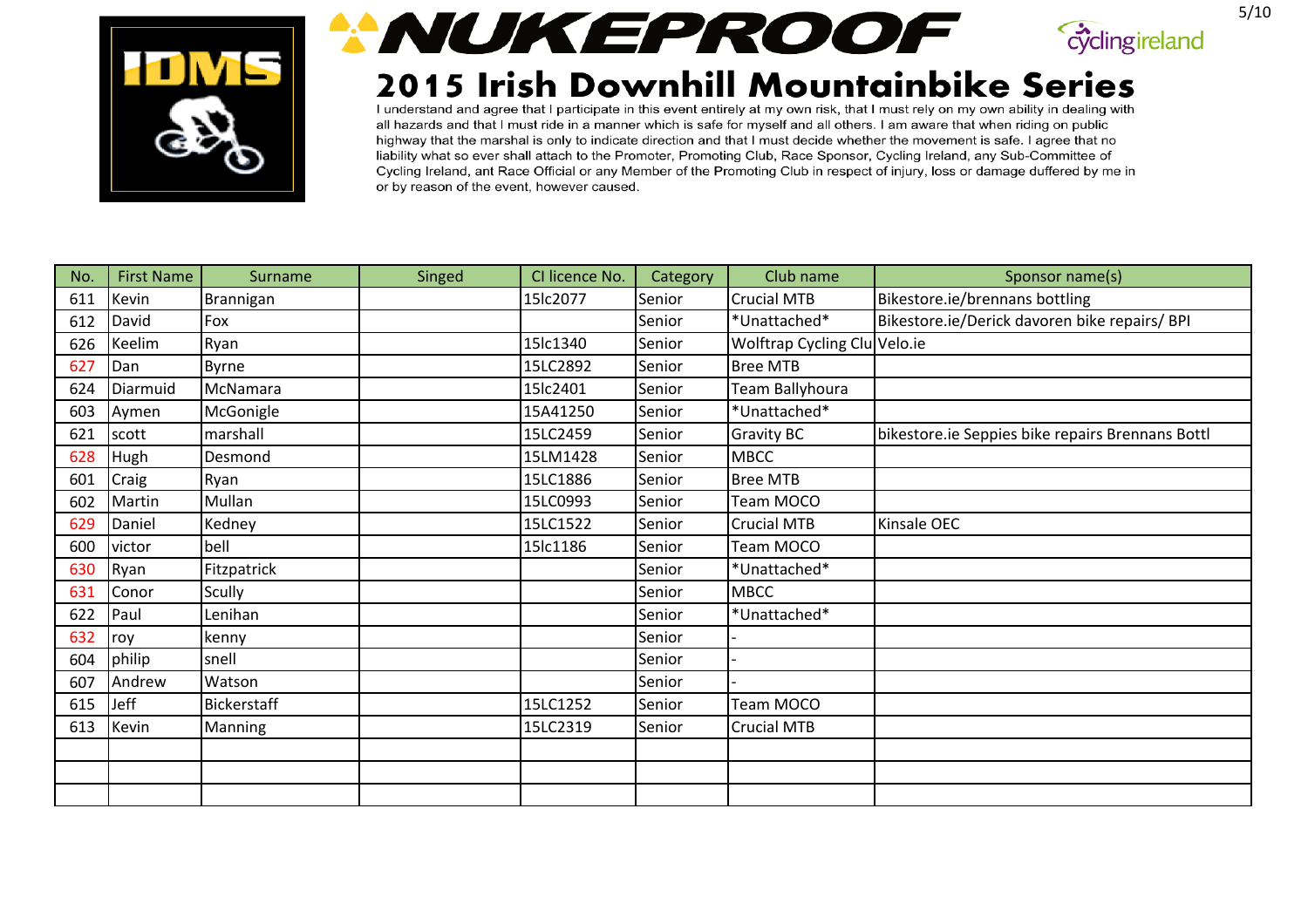



## 2015 Irish Downhill Mountainbike Series

I understand and agree that I participate in this event entirely at my own risk, that I must rely on my own ability in dealing with all hazards and that I must ride in a manner which is safe for myself and all others. I am aware that when riding on public highway that the marshal is only to indicate direction and that I must decide whether the movement is safe. I agree that no liability what so ever shall attach to the Promoter, Promoting Club, Race Sponsor, Cycling Ireland, any Sub-Committee of Cycling Ireland, ant Race Official or any Member of the Promoting Club in respect of injury, loss or damage duffered by me in or by reason of the event, however caused.

| No. | <b>First Name</b> | Surname          | Singed | CI licence No. | <b>Category</b> | <b>Club</b> name         | Sponsor name(s)                                  |
|-----|-------------------|------------------|--------|----------------|-----------------|--------------------------|--------------------------------------------------|
| 504 | Richard           | Kelly            |        | 15LC1185       | Sports          | Team MOCO                |                                                  |
| 525 | Sean              | Bergin           |        | 15LM9030       | Sports          | <b>Crucial MTB</b>       |                                                  |
| 551 | William           | Gaffney          |        |                | Sports          | <b>Crucial MTB</b>       | Bikestore.ie/Derick davoren bike repairs/ BPI    |
| 552 | David             | Martin           |        | 15LC1361       | Sports          | Team MOCO                |                                                  |
| 522 | James             | Oleary           |        | 15LM9575       | Sports          | *Unlisted club*          |                                                  |
| 550 | Tommy             | Shields          |        | 15LC1628       | Sports          | Team MOCO                |                                                  |
| 516 | James             | Mc Neilly        |        | 15LC2833       | Sports          | Team MOCO                |                                                  |
| 508 | Robbie            | Sweeney          |        | 15LC1769       | Sports          | <b>Crucial MTB</b>       | bikestore.ie Seppies bike repairs Brennans Bottl |
| 519 | Jack              | Brehony          |        |                | Sports          | Connemara MTB            |                                                  |
| 502 | Darren            | Wilson           |        | 15LC0797       | Sports          | PLUSHmtb                 |                                                  |
| 500 | John              | Bell             |        | 15LC0747       | Sports          | *Unattached*             |                                                  |
| 553 | bob               | mcmullan         |        | 15a41059       | Sports          | East Tyrone Cycling Club |                                                  |
| 509 | Michael           | Byrne            |        | 15LC1929       | Sports          | <b>Bree MTB</b>          |                                                  |
| 554 | Alan              | Coffey           |        | 15LC2992       | Sports          | Connemara MTB            |                                                  |
| 528 | Jonathan          | Withers          |        |                | Sports          | *Unattached*             |                                                  |
| 513 | Marc              | Moloney          |        |                | Sports          | *Unattached*             | <b>Ccm Racing Dublin</b>                         |
| 555 | Erwan             | Ghesquiere       |        |                | Sports          | *Unlisted club*          | N/A                                              |
| 515 | Ivan              | Rajkov           |        |                | Sports          | *Unattached*             |                                                  |
| 512 | Eoin              | Connell          |        |                | Sports          | *Unattached*             |                                                  |
| 547 | <b>Stefan</b>     | Finlay           |        |                | Sports          | *Unattached*             |                                                  |
| 548 | David             | PHOENIX - GRAHAM |        |                | Sports          | *Unattached*             |                                                  |
| 556 | Barry             | O'Brien          |        |                | Sports          | *Unattached*             |                                                  |
| 557 | <b>Derick</b>     | Rea              |        |                | Sports          | *Unattached*             |                                                  |
| 501 | Colin             | Keegan           |        | 15LC0022       | Sports          | Connemara MTB            |                                                  |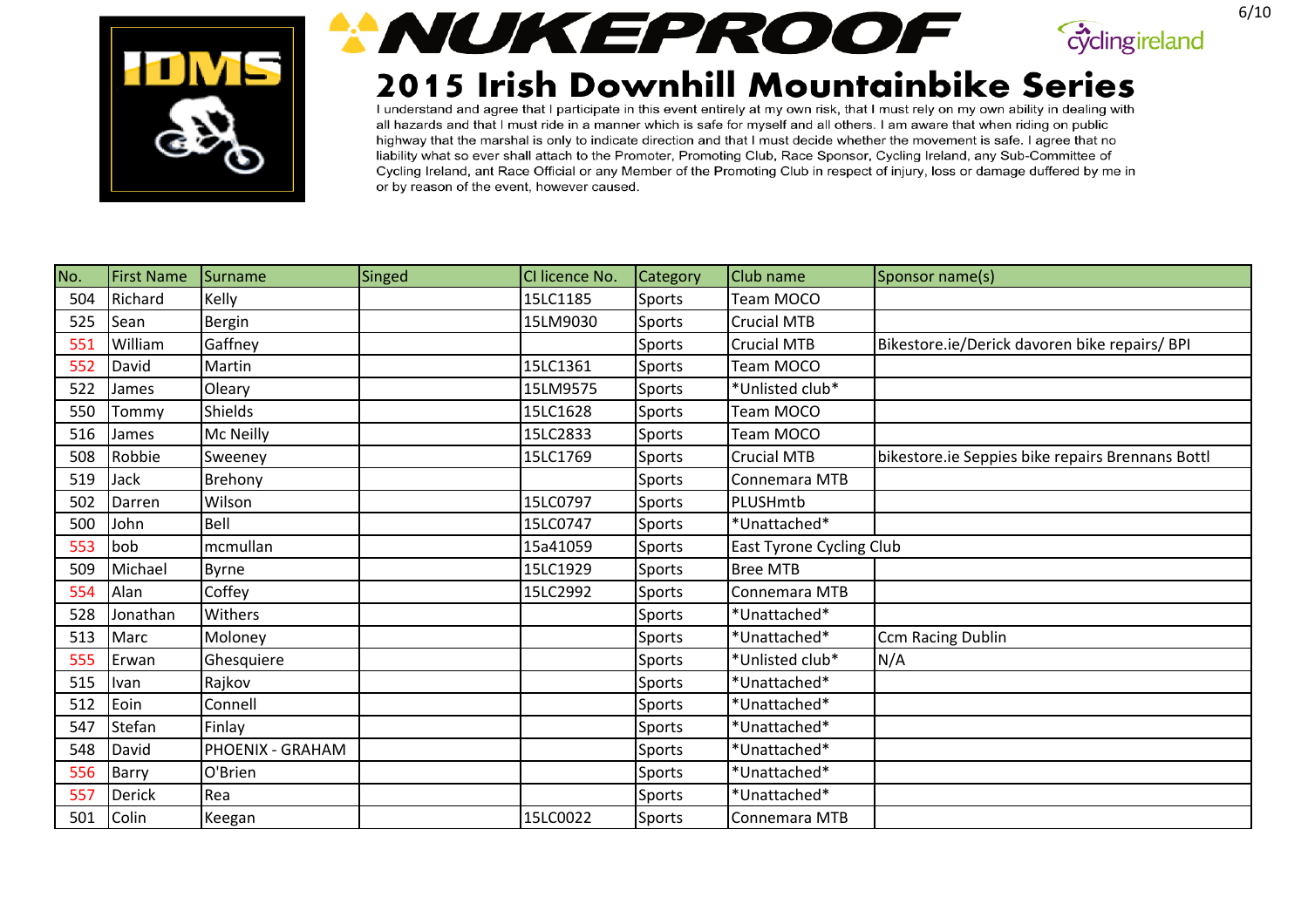





| No. | <b>First Name</b> | Surname  | Singed | CI licence No. | Category                | Club name                         | Sponsor name(s) |
|-----|-------------------|----------|--------|----------------|-------------------------|-----------------------------------|-----------------|
| 300 | Tony              | Marshall |        | 15lc227        | Super Vetera Gravity BC |                                   |                 |
| 301 | Derek             | Cowan    |        | 15LC1033       |                         | Super Vetera ChainReaction Cycles |                 |
|     |                   |          |        |                |                         |                                   |                 |
|     |                   |          |        |                |                         |                                   |                 |
|     |                   |          |        |                |                         |                                   |                 |
|     |                   |          |        |                |                         |                                   |                 |
|     |                   |          |        |                |                         |                                   |                 |
|     |                   |          |        |                |                         |                                   |                 |
|     |                   |          |        |                |                         |                                   |                 |
|     |                   |          |        |                |                         |                                   |                 |
|     |                   |          |        |                |                         |                                   |                 |
|     |                   |          |        |                |                         |                                   |                 |
|     |                   |          |        |                |                         |                                   |                 |
|     |                   |          |        |                |                         |                                   |                 |
|     |                   |          |        |                |                         |                                   |                 |
|     |                   |          |        |                |                         |                                   |                 |
|     |                   |          |        |                |                         |                                   |                 |
|     |                   |          |        |                |                         |                                   |                 |
|     |                   |          |        |                |                         |                                   |                 |
|     |                   |          |        |                |                         |                                   |                 |
|     |                   |          |        |                |                         |                                   |                 |
|     |                   |          |        |                |                         |                                   |                 |
|     |                   |          |        |                |                         |                                   |                 |
|     |                   |          |        |                |                         |                                   |                 |
|     |                   |          |        |                |                         |                                   |                 |
|     |                   |          |        |                |                         |                                   |                 |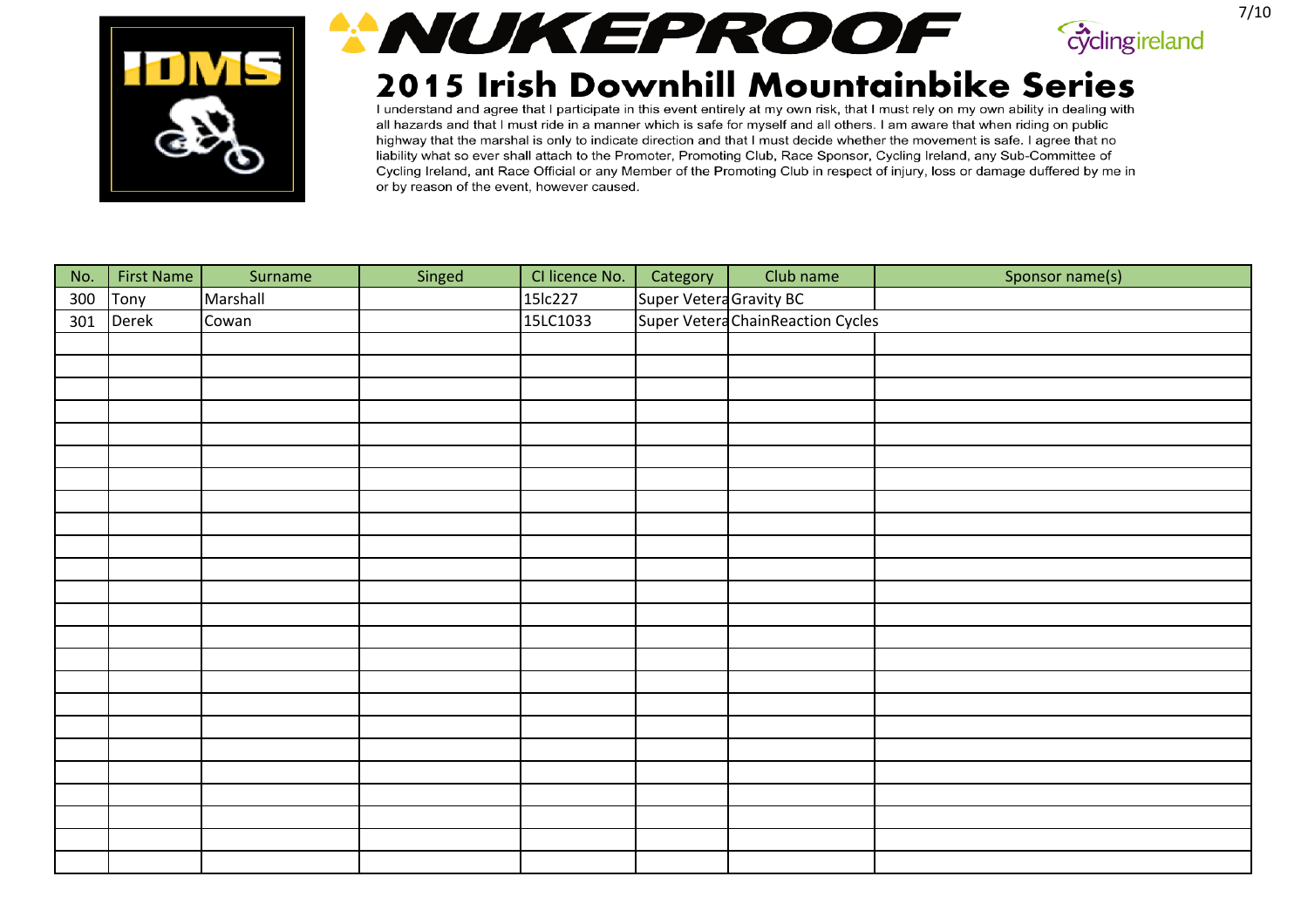





| No. | <b>First Name</b> | Surname     | Singed | CI licence No. | Category | Club name                   | Sponsor name(s)                                  |
|-----|-------------------|-------------|--------|----------------|----------|-----------------------------|--------------------------------------------------|
| 409 | lan               | McIntyre    |        | 15LC2143       | Veteran  | <b>ChainReaction Cycles</b> |                                                  |
| 408 | David             | Lenehan     |        | 15lc1708       | Veteran  |                             | Lakeside Whs Mullin LMF Lenehan Motorfactors     |
| 411 | Sean              | Holland     |        | 15LC0163       | Veteran  | Connemara MTB               | Bikestore.ie/Derick davoren bike repairs/ BPI    |
| 406 | gary              | williams    |        | 15LC0990       | Veteran  | *Unlisted club*             | Hedcamz/GP MTB                                   |
| 412 | Alan              | Roche       |        | 15LC2422       | Veteran  | <b>MBCC</b>                 |                                                  |
| 413 | Chris             | O Callaghan |        | 15LC2256       | Veteran  | 021racing                   | cube/trailriders.ie                              |
| 405 | Alan              | Ayling      |        | 15LC0586       | Veteran  | <b>Gravity BC</b>           |                                                  |
| 414 | David             | Wilson      |        | 15lc1775       | Veteran  | <b>MBCC</b>                 | bikestore.ie Seppies bike repairs Brennans Bottl |
| 403 | Paul              | McCarthy    |        | 15A40635       | Veteran  | *Unattached*                |                                                  |
| 415 | Roger             | Condon      |        |                | Veteran  | <b>MBCC</b>                 |                                                  |
| 416 | darren            | hughes      |        |                | Veteran  | *Unlisted club*             |                                                  |
| 400 | Malachy           | O Boyle     |        |                | Veteran  |                             |                                                  |
|     |                   |             |        |                |          |                             |                                                  |
|     |                   |             |        |                |          |                             |                                                  |
|     |                   |             |        |                |          |                             |                                                  |
|     |                   |             |        |                |          |                             |                                                  |
|     |                   |             |        |                |          |                             |                                                  |
|     |                   |             |        |                |          |                             |                                                  |
|     |                   |             |        |                |          |                             |                                                  |
|     |                   |             |        |                |          |                             |                                                  |
|     |                   |             |        |                |          |                             |                                                  |
|     |                   |             |        |                |          |                             |                                                  |
|     |                   |             |        |                |          |                             |                                                  |
|     |                   |             |        |                |          |                             |                                                  |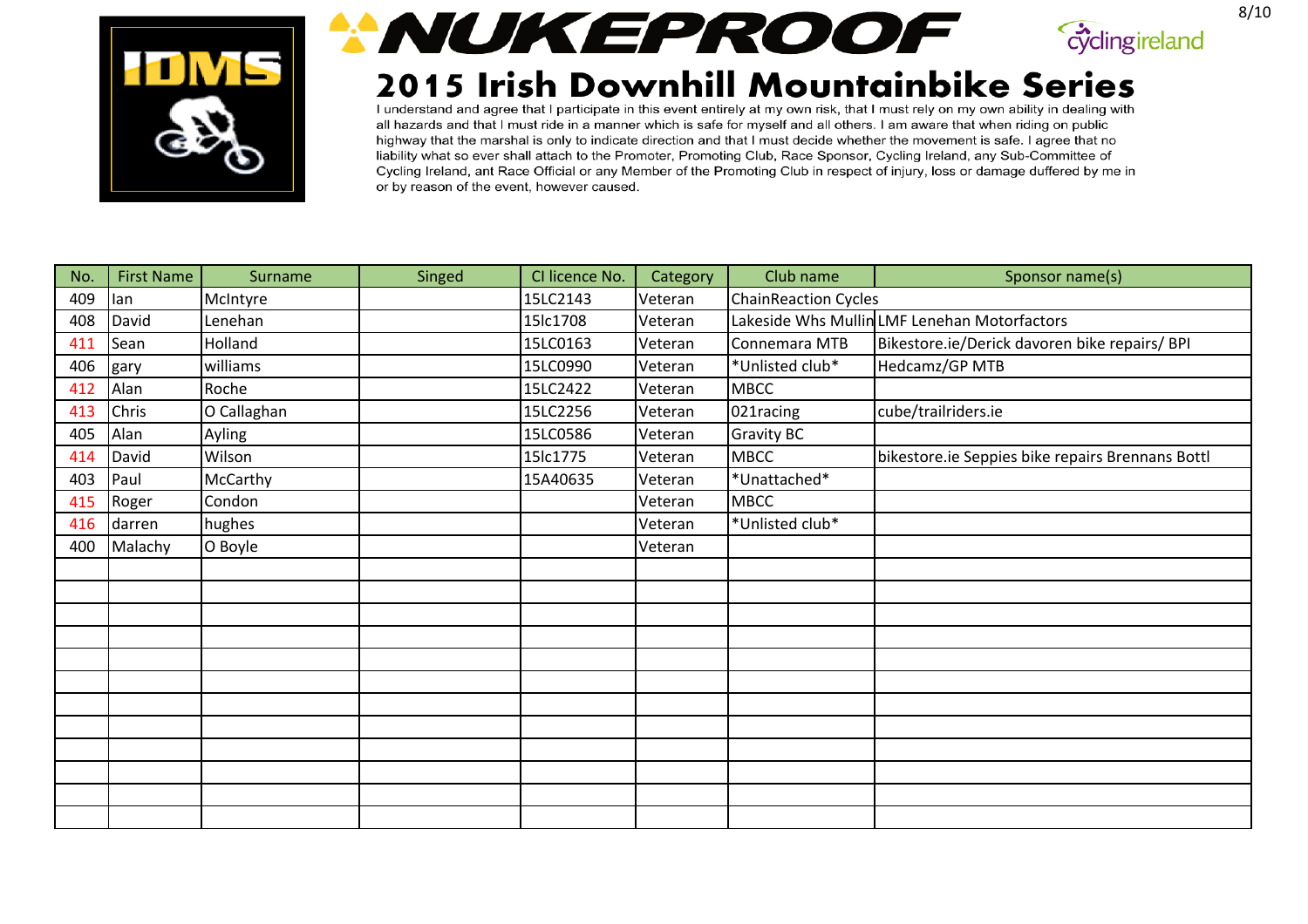





| No. | <b>First Name</b> | Surname    | Singed | CI licence No. | Category | Club name       | Sponsor name(s)                                  |
|-----|-------------------|------------|--------|----------------|----------|-----------------|--------------------------------------------------|
| 214 | Darragh           | Walsh      |        | 15U160090      | Youth    | <b>Bree MTB</b> |                                                  |
| 223 | Jack              | Devlin     |        | 15U160302      | Youth    | *Unlisted club* | <b>East Coast Mtb</b>                            |
| 224 | mark              | clery      |        | 15u160317      | Youth    | 021racing       | Bikestore.ie/Derick davoren bike repairs/ BPI    |
| 220 | Ben               | Clerkin    |        | 15U160299      | Youth    | *Unlisted club* | <b>East Coast MTB</b>                            |
| 213 | David             | Evans      |        | 15u160253      | Youth    | Team MOCO       |                                                  |
| 205 | conor             | bate       |        | 15u160257      | Youth    | Team MOCO       | bikingdirty, poferries, mudbuster, cpr, cfm      |
| 218 | Callum            | Coogan     |        | 15u160296      | Youth    | *Unattached*    |                                                  |
| 209 | ben               | davis      |        |                | Youth    | Team MOCO       | bikestore.ie Seppies bike repairs Brennans Bottl |
| 212 | Gearóid           | Parker     |        | 15U160145      | Youth    | Gravity BC      |                                                  |
| 211 | Peter             | campbell   |        | 15U160193      | Youth    | Gravity BC      |                                                  |
| 225 | Ronan             | Gahan      |        | 15U160219      | Youth    | Gravity BC      |                                                  |
| 226 | Arron             | Campbell   |        | 15U160337      | Youth    | Gravity BC      |                                                  |
| 208 | Jacob             | Kennedy    |        | 15U160249      | Youth    | North Down CC   |                                                  |
| 207 | Sean              | Di Fiore   |        | 15U160125      | Youth    | Team MOCO       |                                                  |
| 200 | Dean              | Mcmahon    |        | 15U160097      | Youth    | Team MOCO       |                                                  |
| 227 | Ronan             | Williamson |        |                | Youth    |                 |                                                  |
| 222 | kristof           | rael       |        | 15u160156      | Youth    | Team MOCO       |                                                  |
|     |                   |            |        |                |          |                 |                                                  |
|     |                   |            |        |                |          |                 |                                                  |
|     |                   |            |        |                |          |                 |                                                  |
|     |                   |            |        |                |          |                 |                                                  |
|     |                   |            |        |                |          |                 |                                                  |
|     |                   |            |        |                |          |                 |                                                  |
|     |                   |            |        |                |          |                 |                                                  |